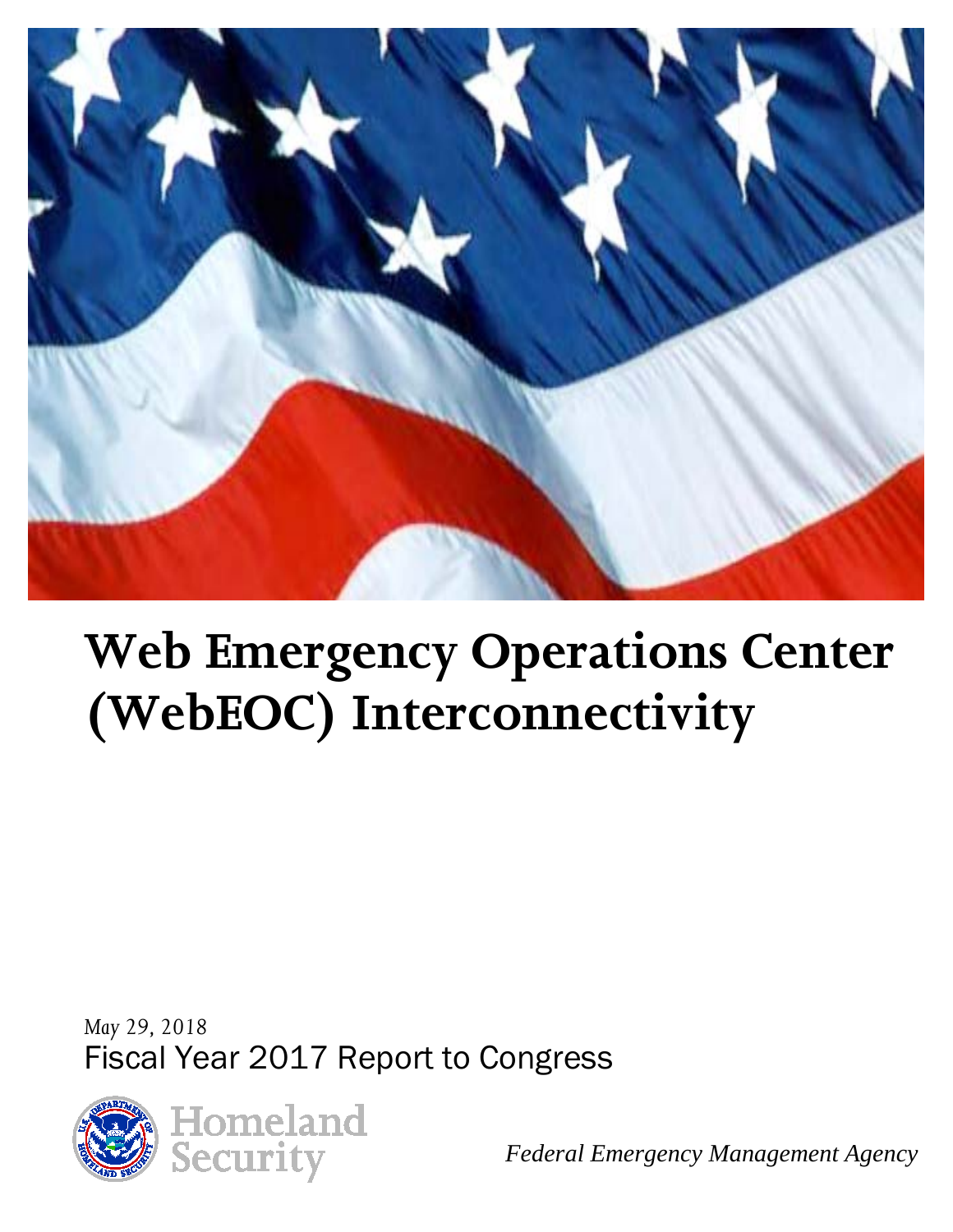#### Message from the Administrator

#### May 29, 2018

I am pleased to present the following report, "Web Emergency Operations Center (WebEOC) Interconnectivity," prepared by the Federal Emergency Management Agency (FEMA).

This report was written in response to direction in House Report 114-668 accompanying the Fiscal Year (FY) 2017 Department of Homeland Security (DHS) Appropriations Act (P.L. 115-31). The report details the efforts that FEMA made to increase the capabilities of its WebEOC system and to ensure, to the greatest extent practicable, that states have access to FEMA's WebEOC in order to streamline the processes through which states may request specific federal assistance during an emergency or major disaster declaration



pursuant to the Robert T. Stafford Disaster Relief and Emergency Assistance Act.

Pursuant to congressional requirements, this report is being provided to the following Members of Congress:

The Honorable Kevin Yoder Chairman, House Appropriations Subcommittee on Homeland Security

The Honorable Lucille Roybal-Allard Ranking Member, House Appropriations Subcommittee on Homeland Security

The Honorable John Boozman Chairman, Senate Appropriations Subcommittee on Homeland Security

The Honorable Jon Tester Ranking Member, Senate Appropriations Subcommittee on Homeland Security

Inquiries relating to this report may be directed to me at (202) 646-3900 or to the Department's Acting Chief Financial Officer, Stacy Marcott, at (202) 447-5751.

Sincerely,

Brock Long Administrator Federal Emergency Management Agency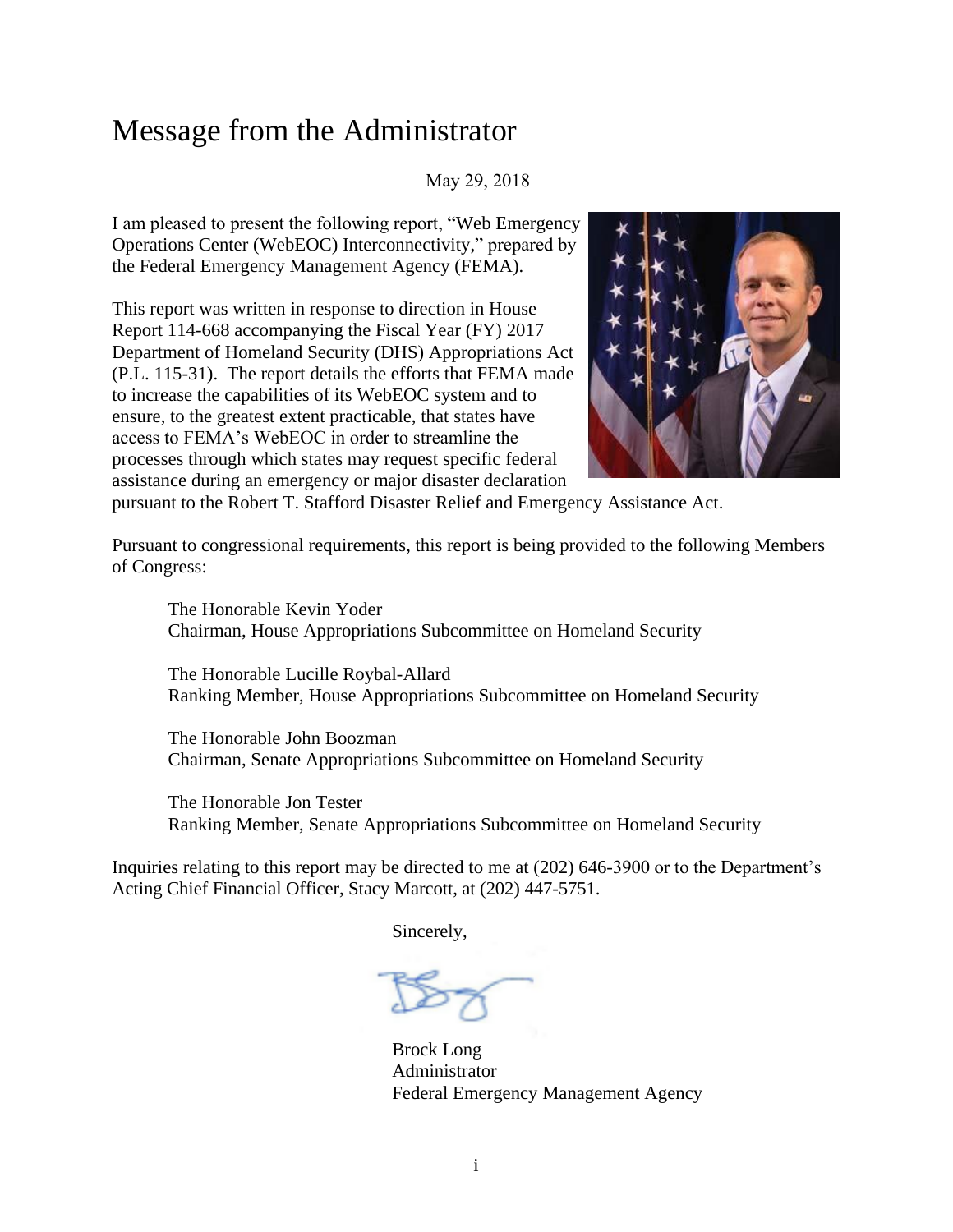#### Executive Summary

House Report 114-668 accompanying the FY 2017 DHS Appropriations Act (P.L. 115-31) requires FEMA to report on the steps taken to address interconnectivity issues identified in DHS's Office of Inspector General (OIG) report, OIG-16-10, *FEMA Faces Challenges in Managing Information Technology*. The report identified key findings related to duplicative and time-consuming data entry because of lack of interface between WebEOC and FEMA's financial management systems and various state WebEOC-type systems.

To address this known connectivity gap with state/territory systems (both WebEOC and non-WebEOC), FEMA provided every state/territory with FEMA WebEOC user accounts in order for users to submit their resource requests directly to FEMA. If the state/territory chooses not to submit resource requests directly through FEMA's WebEOC system, a FEMA employee will enter the request into FEMA's WebEOC. Additional system interconnections with every state/territory to WebEOC would be costly, complex, and would increase FEMA's exposer to cybersecurity risk significantly. FEMA does not believe that the potential for minimal time savings gained by directly interfacing systems in order to submit and approve resource requests is cost-effective. Further, each state/territory system does not interface with its many local jurisdictions' systems necessarily, so an interface would not address time constraints fully.

The OIG report also identified the FEMA process in which approved resource requests in FEMA's WebEOC are entered into FEMA's Enterprise Coordination and Approval Processing System (eCAPS) and FEMA's Web Integrated Financial Management Information System (WebIFMIS). The agency made a conscious decision not to pursue connections with financial systems, in favor of ensuring the openness of the system, and to protect against restrictions to access and use by external partners. However, FEMA since has developed an updated workflow process that circumvents the need for connectivity between WebEOC and eCAPS. The updated workflow process has been successful, now is optimized within WebEOC, and allows data to be entered into eCAPS without overburdening the users. Interconnection between eCAPS and WebIFMIS has been in place for many years and does not require manual data entry between the two systems.

Further, FEMA's mission assignment policy allows FEMA to issue mission assignments verbally to other federal agencies to address time-sensitive issues without the need to issue a paper or electronic mission assignment immediately. Therefore, there is no time delay for FEMA to deploy critical response capabilities to a requesting state/territory while the administrative task of entering the financial package into WebEOC and eCAPS for obligation is in process. The verbal mission assignment is recorded in WebEOC as soon as possible, usually within 12 hours, using the standard process, but the verbal tasking is sufficient for the assigned agency to initiate action.

FEMA will continue to implement policies, procedures, and improvements to WebEOC, as necessary, to reflect technological improvements, operational necessities, and lessons learned from response operations. However, FEMA is confident that the improvements referenced in this report should satisfy fully the requirements in House Report 114-668 to implement policies, procedures, and activities necessary to improve interconnectedness with state EOCs.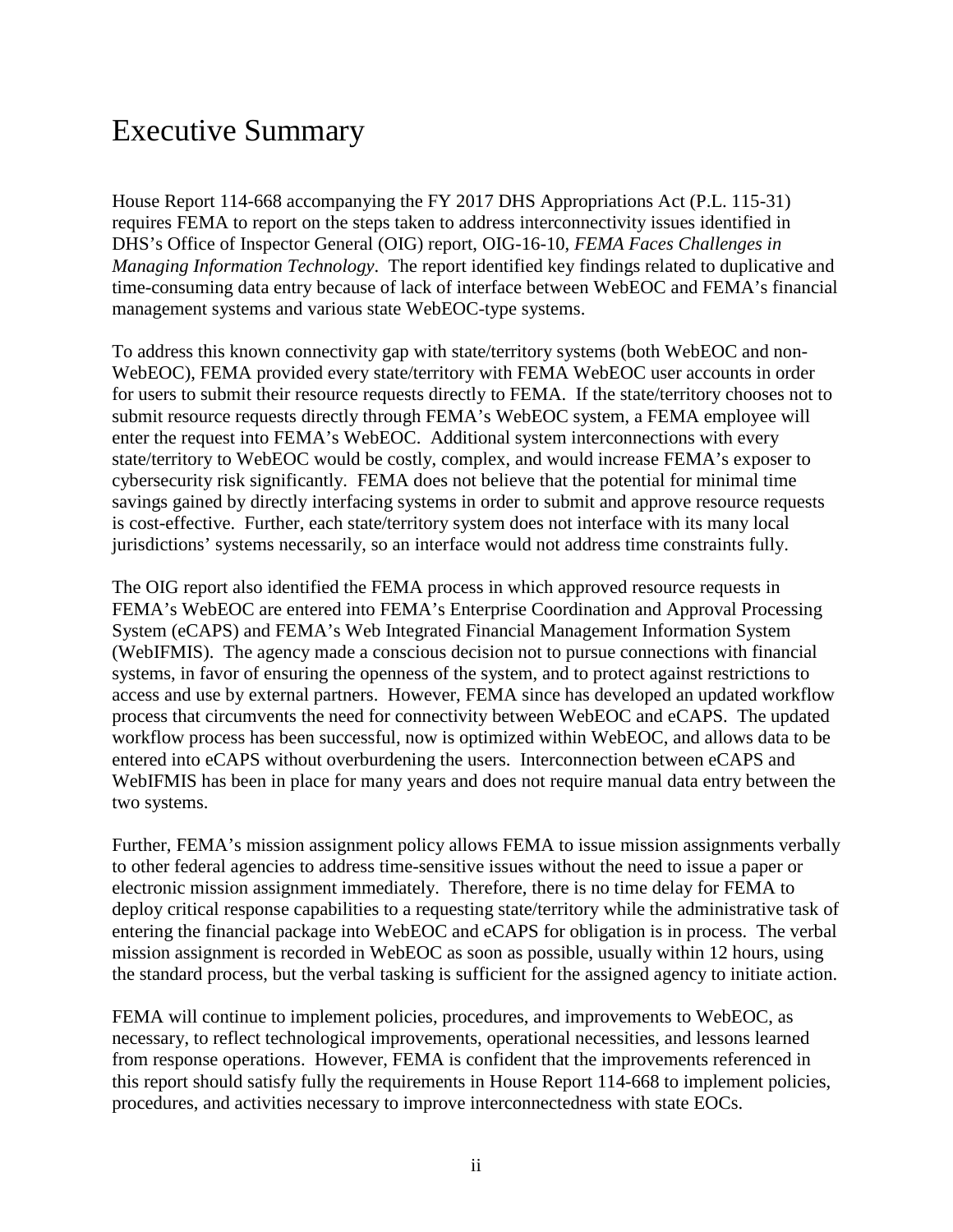

# Web Emergency Operations Center (WebEOC) Interconnectivity

# Table of Contents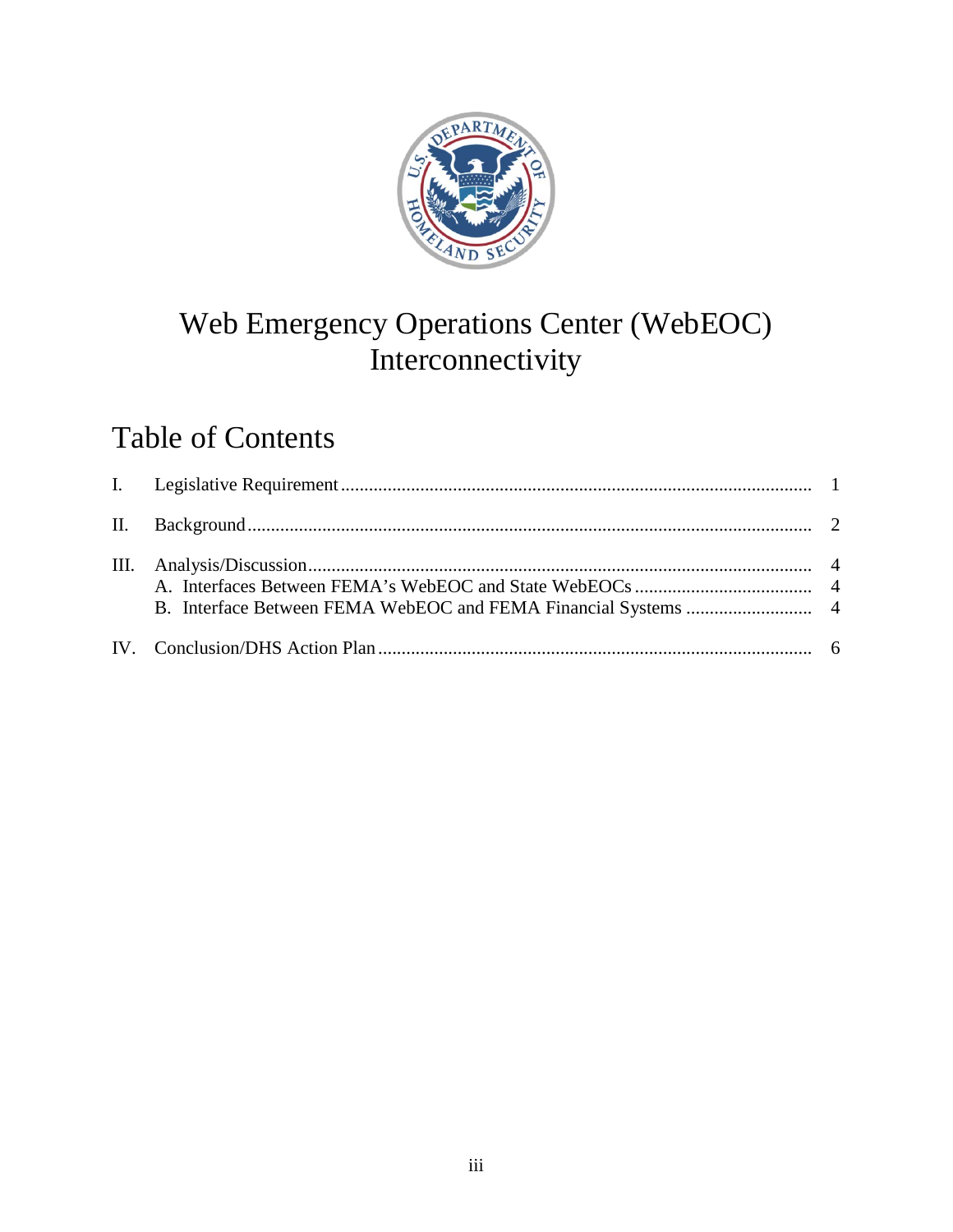#### <span id="page-4-0"></span>I. Legislative Requirement

This document responds to the reporting requirements set forth in House Report 114-668 accompanying the Fiscal Year (FY) 2017 Department of Homeland Security (DHS) Appropriations Act (P.L. 115-31), which states:

According to a recent audit by the DHS OIG (OIG–16–10), FEMA's Emergency Operations Center (EOC) is not electronically interconnected with state EOCs, relying instead on an inefficient manual process that can cause delays in providing disaster assistance. The Committee expects FEMA to implement policies, procedures, and activities necessary to improve interconnectedness between FEMA and state EOCs, and directs FEMA to report on its progress not later than 180 days after the date of enactment of this Act.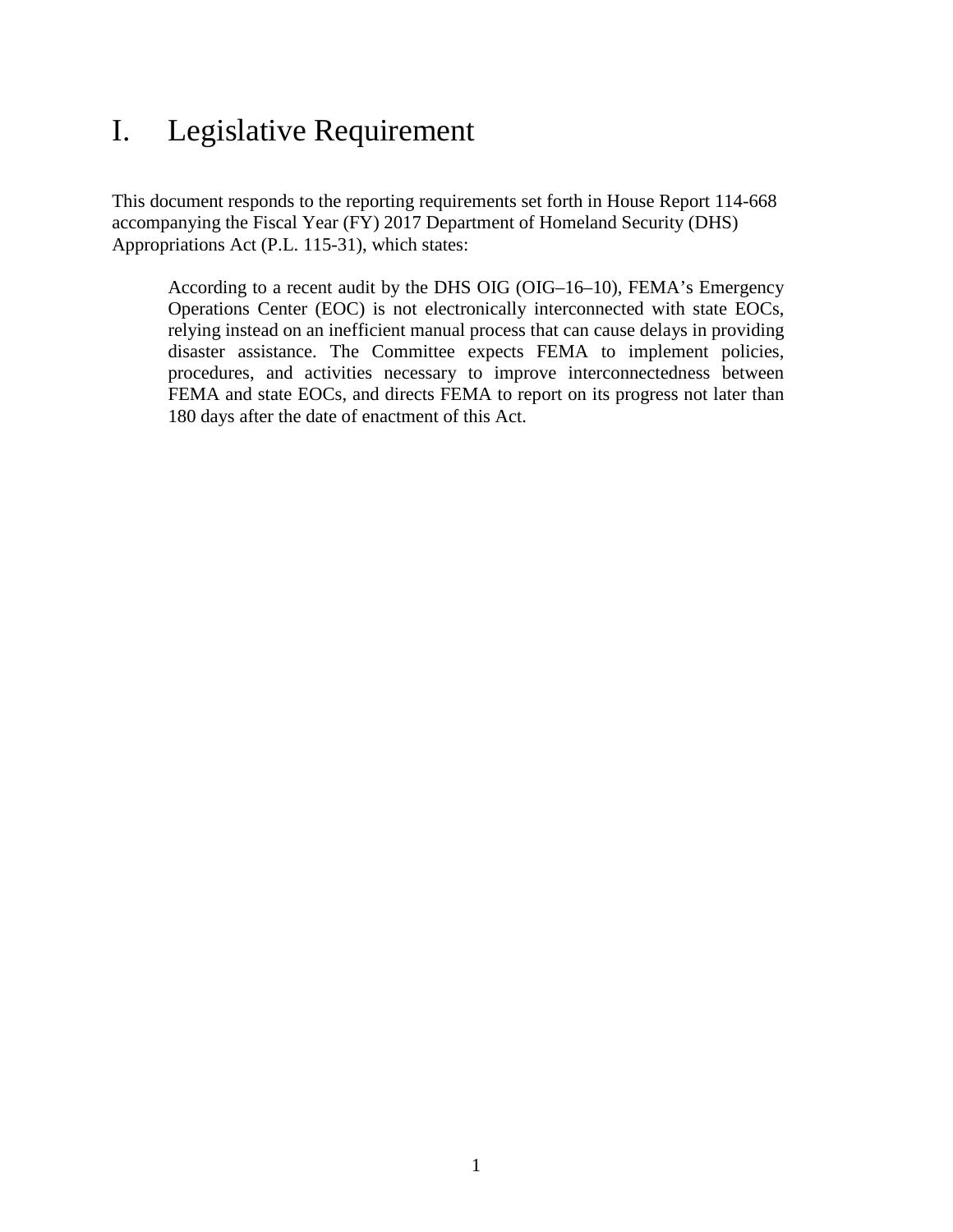#### <span id="page-5-0"></span>II. Background

The Web Emergency Operations Center (WebEOC) is FEMA's Crisis Management System (CMS). WebEOC supports emergency management processes and functions by providing a realtime common operating picture for FEMA headquarters and regions, as well as for federal, state, territory, and tribal partners. The system provides multitiered situational awareness of incident support and management activities, including, but not limited to, significant event tracking, resource request processing, resource tracking, and incident action plan development.

House Report 114-668 accompanying the FY 2017 DHS Appropriations Act (P.L. 115-31) requires FEMA to report on steps taken to address interconnectivity issues identified in DHS's Office of Inspector General (OIG) report, OIG-16-10 *FEMA Faces Challenges in Managing Information Technology*. The report identified key findings related to duplicative and timeconsuming data entry because of lack of interface between WebEOC and FEMA's financial management systems and various state WebEOC systems:

*In addition to the grant systems, FEMA's primary watch and response collaboration system, WebEOC, is not sufficiently integrated with key agency systems. When state or local governments are overwhelmed during a major disaster, FEMA uses mission assignments to request immediate short-term emergency response assistance. FEMA personnel enter information into WebEOC, which processes and tracks the mission assignment requests. Personnel also must manually enter the same information into [Enterprise Coordination and Approval Processing System] eCAPS, the financial approval system used to process mission assignments, and [Web Integrated Financial Management Information System] WebIFMIS. Figure 4 shows the manual data entry required for the mission assignment process.* 



Source: DHS OIG-generated from FEMA data.

*Further, the FEMA WebEOC is not integrated with the WebEOC used by state emergency operation centers. FEMA regions rely on an inefficient manual process to update the FEMA WebEOC with information from the state centers about ongoing disasters. Specifically, a region has to send FEMA staff to a state emergency operation center to review the state's information. If a state's request for assistance is submitted in the state system, a FEMA staff member must print it out and manually enter the same data into the FEMA WebEOC. This process can cause delays in*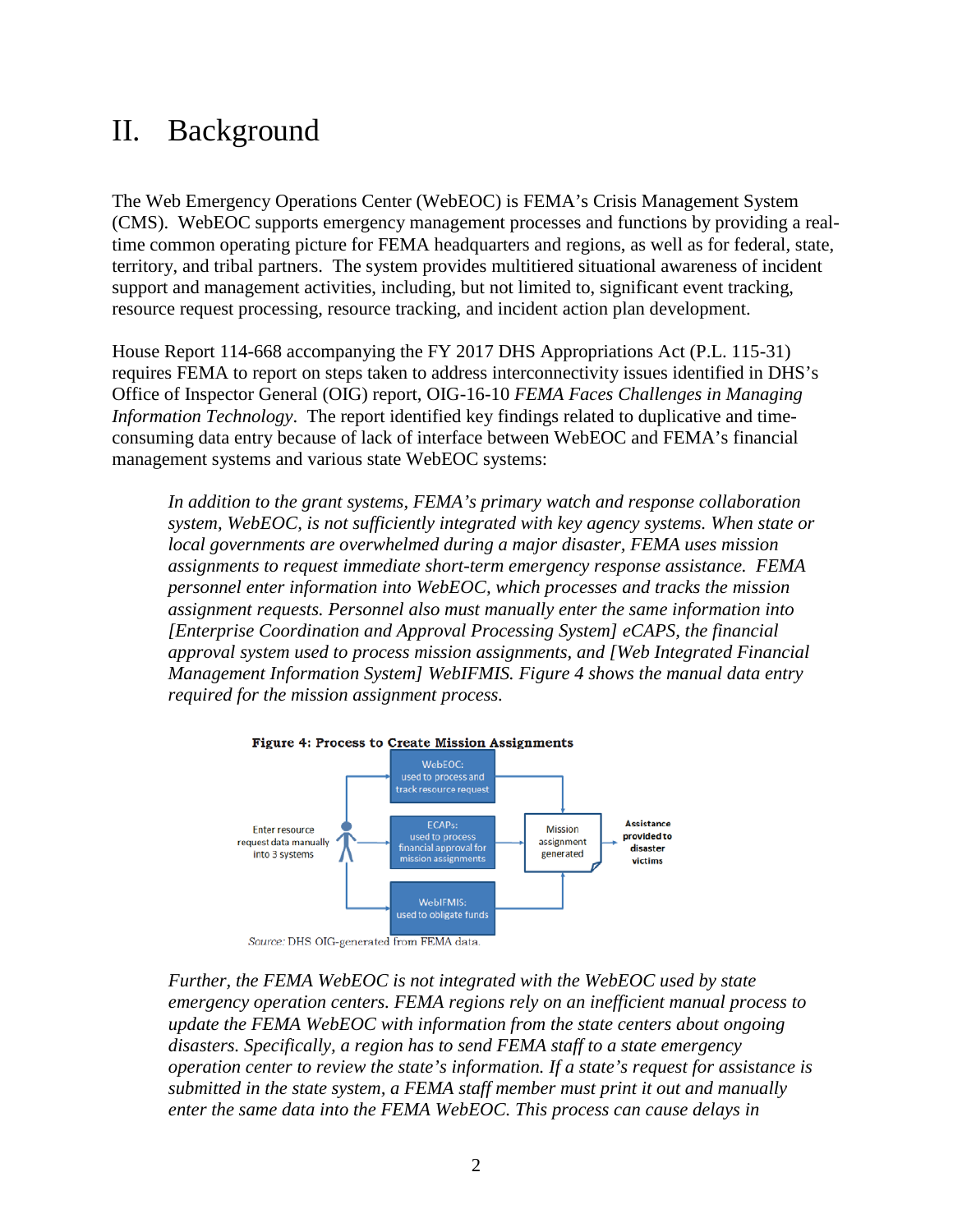*providing disaster assistance. For example, during an exercise in one state, FEMA staff had to manually transfer 18 state requests from the state system into the FEMA system before FEMA could process the requests. According to FEMA staff, this caused a delay of between 2 to 6 hours, which can be critical in emergency management and response, which involves saving lives and preventing property damage.*

FEMA acknowledges the findings from DHS's OIG report OIG-16-10, *FEMA Faces Challenges in Managing Information Technology*, and echoed in House Report 114-668*.* After a thorough review of the findings from the OIG report, FEMA already had addressed these concerns.

The 2017 hurricane season validated many of the efforts that FEMA undertook to streamline the resource request process.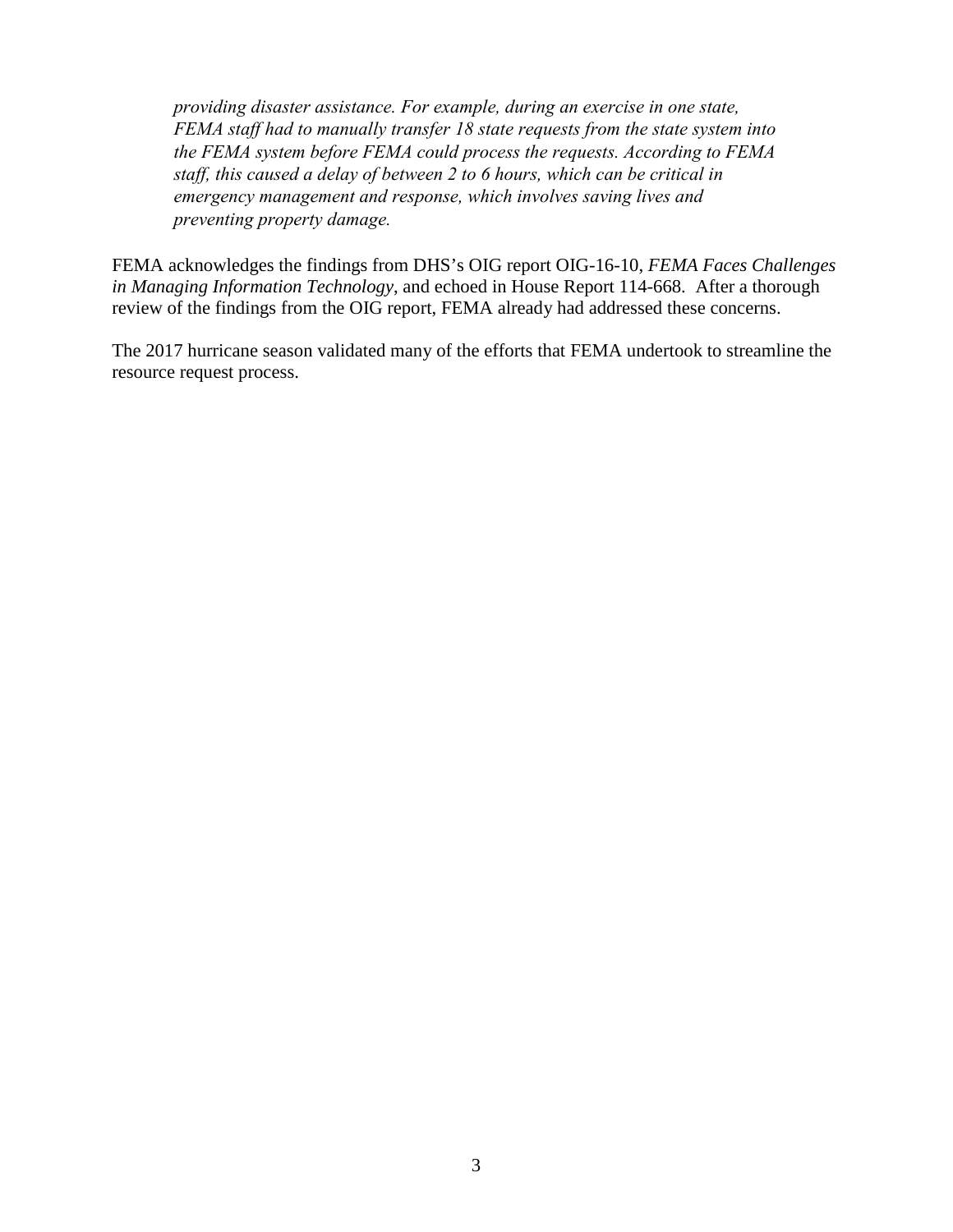## <span id="page-7-0"></span>III. Analysis/Discussion

#### <span id="page-7-1"></span>A. Interfaces between FEMA's WebEOC and State WebEOCs

When FEMA first implemented WebEOC in 2012, the agency reviewed several options to connect to state/territory systems electronically. It was determined early on that there was not a cost-effective way to build FEMA's WebEOC system to enable seamless and secure connectivity to the state/territory systems because such a capability would cost approximately \$3 million annually and would increase FEMA's vulnerability to security risks.

Therefore, the states/territories continued to manage incident operations independently within their own systems, but FEMA developed a process for the states/territories to submit requests for federal assistance to FEMA outside their systems. State/territory requests may be submitted by paper, fax, or electronic scan via email, or directly entered into FEMA's WebEOC system.

To address this known connectivity gap, FEMA provided every state/territory with FEMA WebEOC accounts in order for their users to submit resource requests directly to FEMA. However, if the state/territory chooses not to use FEMA's WebEOC system, the state/territory may send the request to FEMA via the options noted above, and a FEMA employee will enter the request into FEMA's WebEOC system, which takes approximately 5 minutes to complete.

Further, not all state/territory systems interface with those of their local jurisdictions. Creating interfaces between FEMA's WebEOC and state/territory systems does not resolve the time burden that the state/territory faces to enter requests from its own local jurisdictions. Many states/territories have not integrated their own systems with local systems for various reasons, including cost, time, priority, and lack of standardization.

Finally, a system interface between FEMA's WebEOC and multiple state/territory systems, both WebEOC and non-WebEOC, creates significant cybersecurity risks for the FEMA WebEOC. By creating interfaces with all state/territory systems, FEMA's CMS would be more vulnerable to cybersecurity intrusions. States and territories do not have the same cybersecurity requirements as the Federal Government, and each interface creates a potential entry point into FEMA's WebEOC, should any state/territory's systems become compromised. Considering the growing threat posed by cybersecurity, the minimal time savings that additional interfaces may provide were determined not to outweigh the cost and risk that FEMA would assume.

#### <span id="page-7-2"></span>B. Interface between FEMA WebEOC and FEMA Financial Systems

The OIG report also identified as an issue the FEMA process in which approved resource requests in FEMA's WebEOC are entered into FEMA's eCAPS and FEMA's WebIFMIS.

Providing an interface with FEMA financial systems, though possible, likely would increase the security requirements for WebEOC. During disasters, FEMA must maintain the ability to issue WebEOC accounts rapidly to various state, local, tribal, and territorial partners, not only for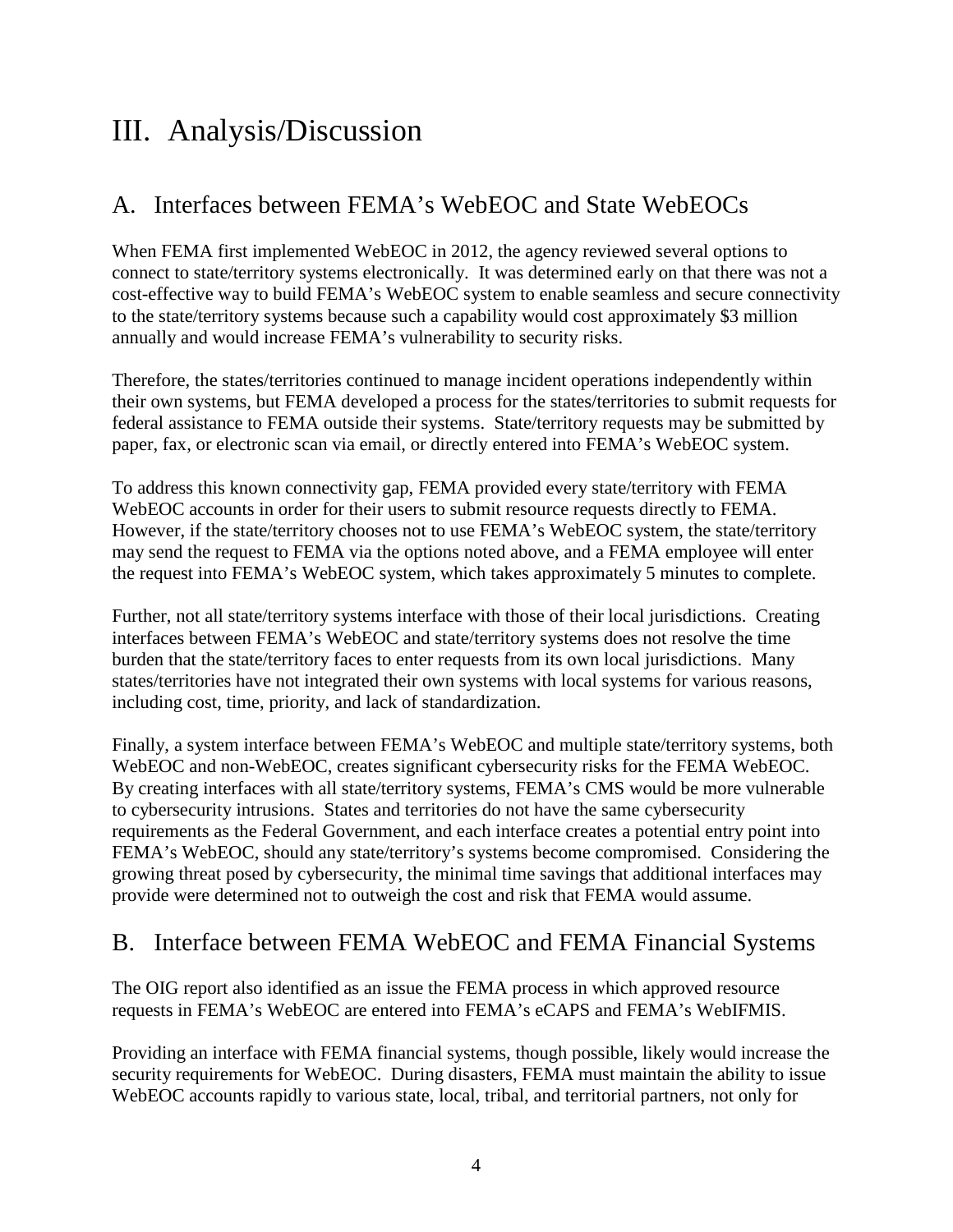requesting resources, but also for situational awareness. The operational benefit of WebEOC is its flexibility, adaptability, and availability for use by as many stakeholders as possible. The agency made a conscious decision not to pursue connections with financial systems, in favor of ensuring the openness of the system, and to protect against restrictions to access and use by external partners. However, FEMA since has developed an updated workflow process that circumvents the need for connectivity between WebEOC and eCAPS. The updated workflow process has been successful, now is optimized within WebEOC, and allows data to be entered into eCAPS without overburdening users. As a result, data entry time has been reduced by a streamlined formatting process developed in WebEOC that allows data from the resource request to be copied easily into eCAPS. Interconnection between eCAPS and WebIFMIS has been in place for many years and does not require manual data entry between the two systems.

Further, FEMA's mission assignment policy allows FEMA to issue mission assignments verbally to other federal agencies to address time-sensitive assistance without the need to issue a paper or electronic mission assignment immediately. Therefore, there is no time delay for FEMA to provide critical response capabilities to a requesting state/territory while the administrative task of entering the financial package into WebEOC and eCAPS for financial obligation is in process. The ability to mission-assign verbally alleviates any delay in approving resources for a state/territory.

The actions listed above demonstrate significant strides to improve FEMA's WebEOC system over the past several years to ensure expeditious movement of critical resources during a disaster response. FEMA encourages states/territories to use FEMA's WebEOC to the greatest extent possible, but because of the reasons outlined in this report, FEMA is not expanding the interface between WebEOC and state/territory systems further at this time.